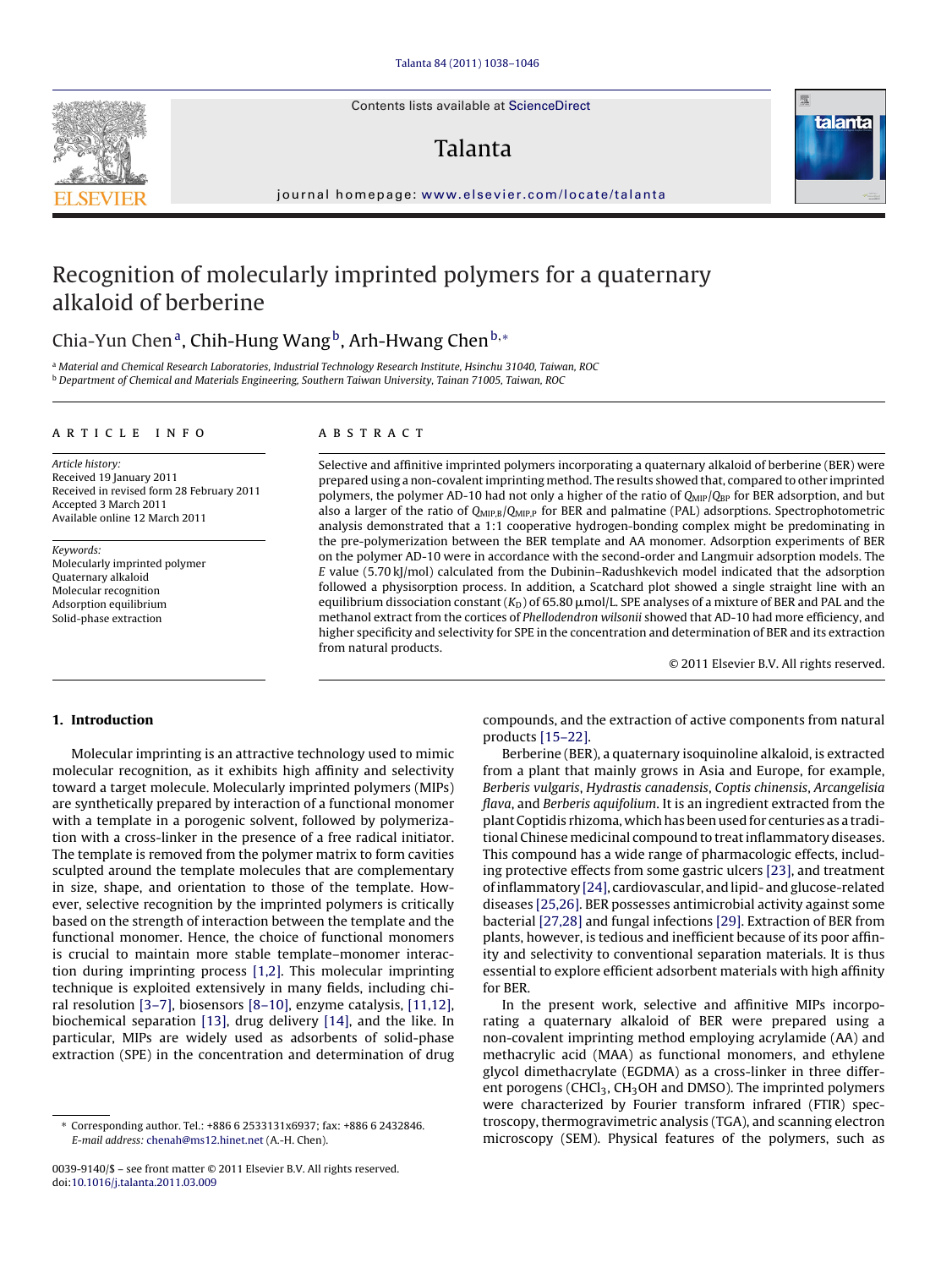<span id="page-1-0"></span>

**Fig. 1.** The molecular structures of (a) BER-CL and (b) PAL-CL.

specific surface areas, pore volumes, and pore diameters, were obtained as well. Recognition and selectivity properties were determined by ultraviolet/visible titration spectroscopy, kinetic and equilibrium adsorption experiments, and isotherm analysis using four models. The optimized imprinted polymer was applied as an adsorbent to extract BER directly from methanol extracts of the cortices of Phellodendron wilsonii. The results demonstrated that BER may be directly extracted from plants by using the MIP technology.

## **2. Experimental**

## 2.1. Materials

Berberine chloride (BER-CL, 95% purity), acrylamide (AA, 97% purity), methacrylic acid (MAA, 99% purity), ethylene glycol dimethacrylate (EGDMA, 98% purity), and 2,2 azobisisobutyronitrile (AIBN, 98% purity) were purchased from Sigma–Aldrich Company. Palmatine chloride (PAL-CL, 95% purity), acetic acid (CH<sub>3</sub>CO<sub>2</sub>H), chloroform (CHCl<sub>3</sub>), dimethyl sulfoxide (DMSO) and methanol ( $CH<sub>3</sub>OH$ ) were supplied by Merck Company. No further purification of the reagents was performed. The structures of BER-CL and PAL-CL are shown in Fig. 1.

## 2.2. Spectrophotometric analysis of interaction between berberine and monomer

The interaction between the BER template and functional monomers in the solution prior to polymerization was characterized using UV/visible spectrophotometry. The analysis was conducted by titrating a solution of  $1.77 \times 10^{-2}$  mM BER-CL in chloroform with functional monomer solutions (AA and MAA) in the range of  $1.77 \times 10^{-2}$  to  $2.12 \times 10^{-1}$  mM. After equilibrating for 30 min, the changes of absorbance ( $\Delta A$ ) of these solutions were measured at 267 nm using a UV/visible spectrophotometer (Shimadzu UV-2401 PC), with a BER-CL solution as the reference. All

**Table 1**

Composition of the prepared imprinted polymers.

experiments were carried out at least twice, and the mean values were used in data analysis.

#### 2.3. Preparation of BER-imprinted polymers

A solution of 0.05 g (0.13 mmol) BER-CL in a glass tube of 6 mL DMSO was added to 0.38 g (5.36 mmol) AA. The solution was aged at room temperature for 4h in the dark. Subsequently, 9.34g (53.60 mmol) EGDMA and 33 mg (0.02 mmol) AIBN were added to the solution. The mixture was degassed in a sonicating bath for 10 min and sparged with  $N<sub>2</sub>$  for 5 min. The glass tube was sealed and placed in a PanChum multilamp photoreactor, which consisted of 16 Sankyo lamps (8W, 352 nm lamps), a magnetic stirrer at the center, and a built-in cooling fan at the bottom, for 12 h polymerization. The resultant polymer was ground and then sieved to collect particles with diameters ranging from 37 to 48  $\mu$ m. Removal of the template from the BER imprinted polymer was performed by Soxhlet extraction. The imprinted polymer was extracted with 100 mL of CH<sub>3</sub>OH/CH<sub>3</sub>CO<sub>2</sub>H (v/v, 9/1) at 120 °C for 12 h. This stage was monitored by a UV/visible spectrophotometer. Afterwards, the polymer, denoted AD-10, was washed intensively with methanol and then dried inside a vacuum oven at 80 ◦C for 12 h. Non-imprinted polymers were prepared via the same procedure in the absence of the BER template. Eighteen imprinted polymers were prepared through 0.07–0.13 mmol of BER-CL, 2.68–5.36 mmol of the functional monomers (AA and MAA), 26.80–53.60 mmol of cross-linker (EGDMA), and 0.01–0.02 mmol of initiator (AIBN) in 6 mL of three different porogens (CHCl<sub>3</sub>, CH<sub>3</sub>OH, and DMSO), as shown in Table 1.

#### 2.4. Instrumentation

The FTIR spectra of the polymers were obtained using a Perkin Elmer Spectrum One FTIR spectrometer. The TGA curves of the polymers were measured on a Perkin Elmer TGA-7. The specific surface area, pore volume, and pore diameter of the polymers were calculated via the Brunauer–Emmett–Teller (BET) method using a Micromeritics Tristar 3000. SEM photomicrographs of the polymers were taken using a JEOL JSM-6700F scanning electron microscope.

#### 2.5. Adsorption assay

Polymers prepared from different molar ratios of crosslinker/monomer, with or without BER-CL as templates in three different porogens (CHCl<sub>3</sub>, DMSO and CH<sub>3</sub>OH), were studied to determine the adsorption capacity of BER. This process was conducted by adding 20 mg of each of the polymers into

| <b>MIP</b> | Porogen (mL)             | BER-CL (mmol) | AA/MAA (mmol) | EGDMA (mmol) | AIBN (mmol) |
|------------|--------------------------|---------------|---------------|--------------|-------------|
| $AC-5$     | CHCl <sub>3</sub> (6.0)  | 0.13          | AA (5.36)     | 26.80        | 0.02        |
| $AC-10$    | CHCl <sub>3</sub> (6.0)  | 0.13          | AA (5.36)     | 53.60        | 0.02        |
| $AC-20$    | CHCl <sub>3</sub> (6.0)  | 0.07          | AA (2.68)     | 53.60        | 0.01        |
| $AD-5$     | DMSO(6.0)                | 0.13          | AA (5.36)     | 26.80        | 0.02        |
| $AD-10$    | DMSO(6.0)                | 0.13          | AA (5.36)     | 53.60        | 0.02        |
| $AD-20$    | DMSO(6.0)                | 0.07          | AA (2.68)     | 53.60        | 0.01        |
| $AM-5$     | CH <sub>3</sub> OH (6.0) | 0.13          | AA (5.36)     | 26.80        | 0.02        |
| AM-10      | CH <sub>3</sub> OH (6.0) | 0.13          | AA (5.36)     | 53.60        | 0.02        |
| $AM-20$    | CH <sub>3</sub> OH (6.0) | 0.07          | AA (2.68)     | 53.60        | 0.01        |
| $MC-5$     | CHCl <sub>3</sub> (6.0)  | 0.13          | MAA (5.36)    | 26.80        | 0.02        |
| $MC-10$    | CHCl <sub>3</sub> (6.0)  | 0.13          | MAA (5.36)    | 53.60        | 0.02        |
| $MC-20$    | CHCl <sub>3</sub> (6.0)  | 0.07          | MAA (2.68)    | 53.60        | 0.01        |
| $MD-5$     | DMSO(6.0)                | 0.13          | MAA (5.36)    | 26.80        | 0.02        |
| $MD-10$    | DMSO(6.0)                | 0.13          | MAA (5.36)    | 53.60        | 0.02        |
| $MD-20$    | DMSO(6.0)                | 0.07          | MAA (2.68)    | 53.60        | 0.01        |
| $MM-5$     | CH <sub>3</sub> OH (6.0) | 0.13          | MAA (5.36)    | 26.80        | 0.02        |
| $MM-10$    | CH <sub>3</sub> OH (6.0) | 0.13          | MAA (5.36)    | 53.60        | 0.02        |
| $MM-20$    | CH <sub>3</sub> OH (6.0) | 0.07          | MAA (2.68)    | 53.60        | 0.01        |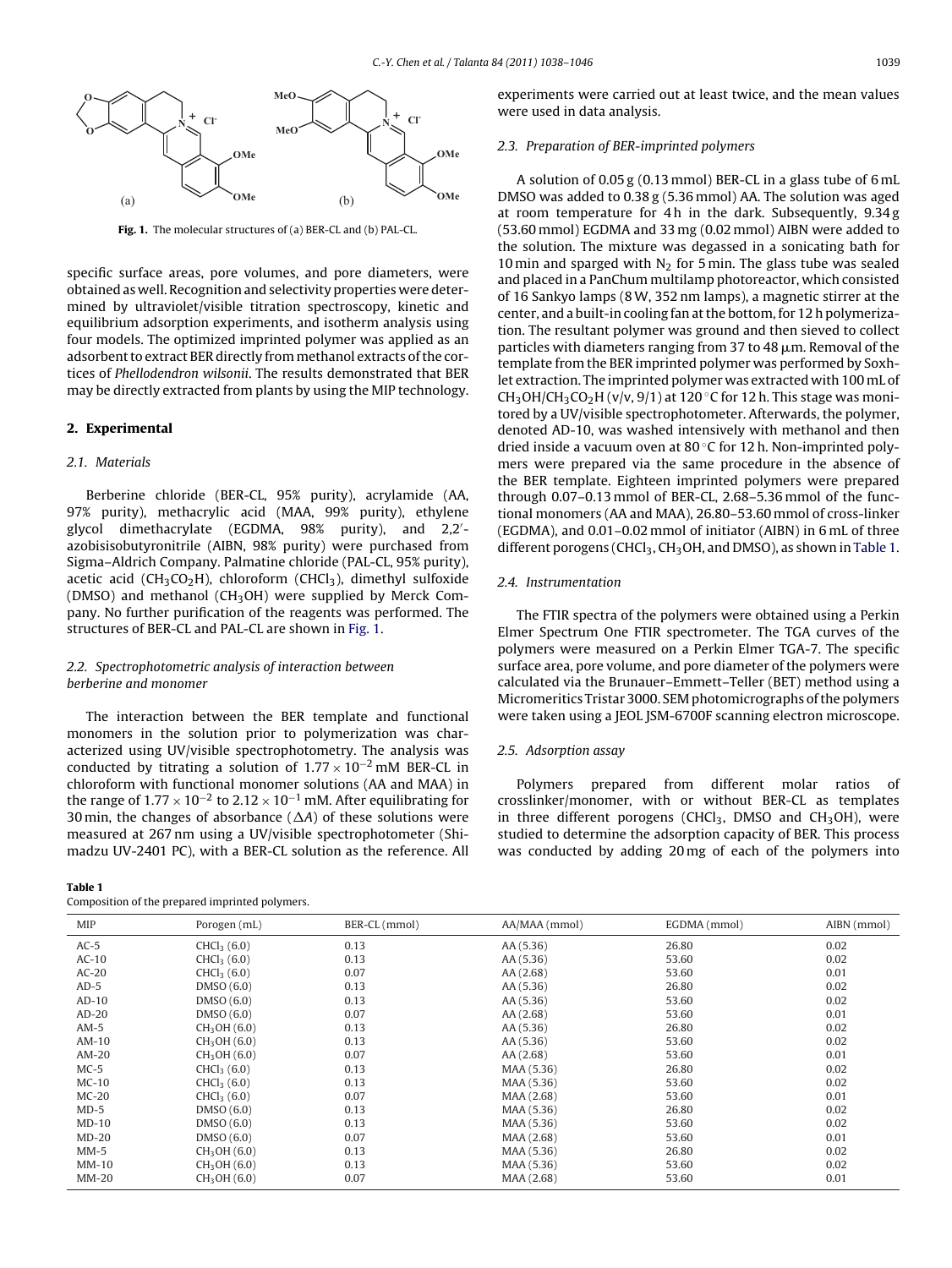<span id="page-2-0"></span>10 mL of 0.05 mM BER chloroform solution, and then stirring at 30 °C for 12 h. The mixture solution was filtered through Millipore 0.45-µm HV filter paper to remove adsorbents. The filtrate was diluted to 25 mL with chloroform. The BER concentration was measured at 267 nm using a UV/visible spectrophotometer, where the adsorption capacity  $(0)$  was calculated using Eq.  $(1)$ :

$$
Q = \frac{(C_i - C_f)V}{W}
$$
 (1)

where  $C_i$  (mM) is the initial concentration of BER;  $C_f$  (mM) is the final concentration of BER;  $V(L)$  is the volume of dye solution; and  $W$  (g) is the weight of the polymers used. All experiments were carried out at least twice, and the mean values were used in data analysis.

## 2.6. Adsorption kinetics

Analysis of the adsorption kinetics of BER on the imprinted polymer (AD-10) was carried out in a batch process. In each test, 20 mg of AD-10 was placed in 10 mL of 0.05 mM BER chloroform solution. Afterwards, 0.1 mL of the solution at different time intervals was added to 5 mL chloroform. The mixture was filtered through Millipore 0.45 µm HV filter paper, and then diluted to 10 mL with chloroform. The concentrations of BER were measured at 267 nm using a UV/visible spectrophotometer. The adsorption amount was calculated using Eq. (1). All experiments were carried out at least twice, and the mean values were used in data analysis.

#### 2.7. Adsorption equilibrium

The adsorption equilibrium experiment was conducted by adding 20 mg of the imprinted polymer into 10 mL of the initial BER chloroform concentrations within the range of 0.0125–0.25 mM, and then stirring at 30 ◦C for 12 h. The mixture was filtered through Millipore 0.45 µm HV filter paper, and then diluted to 25 mL with chloroform. BER concentrations were measured at 267 nm using a UV/visible spectrophotometer. The adsorption amount was calculated using Eq. (1). All experiments were carried out at least twice, and the mean values were used in data analysis.

## 2.8. SPE assay

An SPE column (4 mm  $\times$  80 mm) was packed with 0.2 g of AD-10, with a glass-wood frit on top of the polymer. During SPE operation, 0.5 mL of a mixture of 0.1 mm BER-CL and 0.1 mm PAL-CL, or methanol extract from the cortices of P. wilsonii were loaded, and then eluted with 3 mL of different volume ratios of methanol and chloroform under an  $N_2$  atmosphere. The eluted solutions were analyzed using the HPLC method with the following conditions: column:  $\mu$ -Bondpack C18 (3.9 mm  $\times$  30 cm, Waters); eluting solution:  $3/2$  (v/v) of acetonitrile and  $1/15$ M potassium dihydrogenphosphate–1/15 M sodium hydrogen phosphate buffer (pH 5.2); flow rate: 0.5 mL/min; detector: 267 nm. HPLC analysis was performed on a Jasco HPLC System (PU-2080 Pump, LG-2080- 04 Low Pressure Mixer and DG-2080-54 In-line Degasser) with a Waters tunable absorbance detector equipped with an SISC chromatograph. All experiments were carried out at least twice, and the mean values were used in data analysis.

## **3. Results and discussion**

## 3.1. Interaction between the berberine template and monomers

The recognition properties of the imprinted polymers are greatly affected by the strength and positioning of the interaction between the template and the functional monomer [\[3,4\]. B](#page-8-0)ER is a suitable



**Fig. 2.** UV/visible spectra of BER in the presence of different concentrations of AA in CHCl<sub>3</sub>. Concentration of BER:  $1.77 \times 10^{-2}$  mM; Concentration of AA for lines 1–7: 0,  $1.77 \times 10^{-2}$ ,  $3.54 \times 10^{-2}$ ,  $7.08 \times 10^{-2}$ ,  $1.06 \times 10^{-1}$ ,  $1.41 \times 10^{-1}$  and  $2.12 \times 10^{-1}$  mM.

template to be used in the imprinting process on account of its rigid structure and its good hydrogen-bond acceptor sites with functional monomers, such as AA and MAA. Hence, spectroscopy is a valuable tool for investigating the strength of interaction between the BER template and functional monomers [\[19,30\].](#page-8-0)

In general, the formation of the complex C between template B and functional monomer B can be expressed by the following reaction, shown as Eq. (2):

$$
A + nB \to C \tag{2}
$$

where  $n = 1, 2, 3$ , etc. is the composition of the complex, and  $K_a$  is the association constant.

If the concentration of monomer  $B(b_0)$  is much higher than that of template A  $(a_0)$ , the equilibrium concentration of monomer B is approximated as  $b_0$ .  $K_a$  can be written as Eq. (3), and then the complex concentration  $(c)$  can be calculated by Eq.  $(4)$ .

$$
K_{\rm a} = \frac{c}{b_0^n(a_0 - c)}\tag{3}
$$

$$
c = \frac{a_0 b_0^n K_a}{1 + b_0^n K_a} \tag{4}
$$

The absorbance of the mixture measured at a given wavelength can be expressed as Eq. (5):

$$
A = AA + AB + AC = [(a0 - c)\varepsilonA + (b0 - nc)\varepsilonB + c\varepsilonC]|
$$
\n(5)

where  $\varepsilon_A$ ,  $\varepsilon_B$  and  $\varepsilon_C$  are the molar absorptivities of A, B, and C, respectively, and l is the cell length.

When  $b_0 = 0$ , the absorbance  $(A_0)$  is expressed as Eq. (6):

$$
A_0 = a_0 \varepsilon_A l \tag{6}
$$

When the absorption is measured at a wavelength that monomer B cannot yield any absorption, the difference in absorbance of the mixture ( $\Delta A$ ) is calculated as in Eq. (7):

$$
\Delta A = A - A_0 = c \Delta \varepsilon l \tag{7}
$$

where  $\Delta \varepsilon$  =  $\varepsilon_{\mathsf{C}}$  –  $\varepsilon_{\mathsf{A}}$ . Substituting Eq. (7) into Eq. (4) yields Eq. (8):

$$
\frac{\Delta A}{b_0^n} = -K_a \Delta A + K_a \Delta \varepsilon a_0 l \tag{8}
$$

Hence,  $K_a$  and n can be obtained by plotting  $\Delta A/b_0^n$  versus  $\Delta A$ .

In this study, spectroscopic analysis was performed in a chloroform solution of  $1.77 \times 10^{-2}$  mM BER-CL with the addition of functional monomer solutions (AA or MMA) in the range of 1.77 × 10<sup>-2</sup> to 2.12 × 10<sup>-1</sup> mM. After equilibrating for 30 min, the UV/visible spectra of the mixtures were measured, as shown in Fig. 2 for AA. The changes in absorbance ( $\Delta A$ ) of the solutions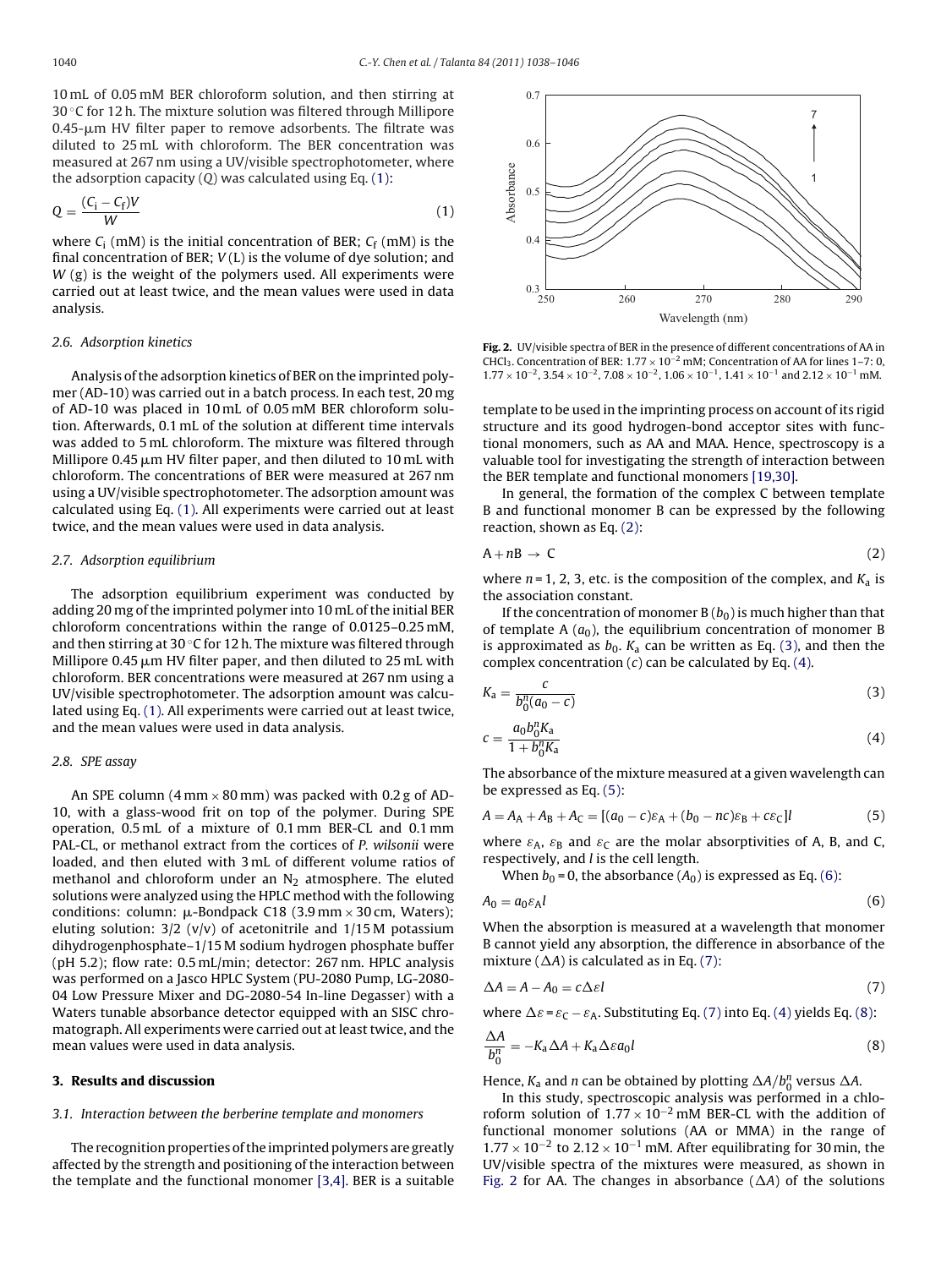

**Fig. 3.** Plots of (a)  $\Delta A/b_0$  versus A and (b)  $\Delta A/b_0^2$  versus A at 267 nm for BER in the presence of different concentrations of AA in CHCl<sub>3</sub>.

were determined at 267 nm, at which AA and MAA cannot produce any absorption, with varying concentrations of AA or MAA. According to Eq. [\(8\),](#page-2-0) the appropriate plots of  $\Delta A/b_0^n$  versus  $\Delta A$ give straight lines whose slopes are  $-K_a$  (Fig. 3 for AA). The data showed that good linear relationships with correction coefficients of 0.9738 and 0.9643 for the monomers AA and MAA, respectively, were obtained at  $n = 1$ , and the linear regression equations were calculated as  $\Delta A/b_0^1 = -6354.9\Delta A + 1937.2$  and  $\Delta A/b_0^1 =$  $-54.125\Delta A + 8.7976$  for AA and MAA, respectively. This result indicated that a 1:1 cooperative hydrogen-bonding complex might predominate in the pre-polymerization mixture [\[19\]. I](#page-8-0)n addition, the value of the association constant ( $K_a$ ) of AA, 6.35  $\times$  10<sup>3</sup> L/mol, was higher than that of MAA,  $5.13 \times 10$  L/mol. This reveals that the BER–AA complex was more stable than the BER–MAA complex, which may be ascribed to the fact that the two hydrogen atoms of the amide group in AA have the chance to interact with BER by hydrogen bonds compared to the single hydrogen atom of the carboxylic acid group in MAA. Thus, more stable cyclic hydrogen bonds are formed between BER and AA, as shown in Fig. 4 [\[19\].](#page-8-0)

## 3.2. Preparation and characterization

The imprinted polymers were prepared using a non-covalent imprinting method through the following steps: (1) prepolymerization of the template (BER) and functional monomers (AA or MAA) through hydrogen bonding and ion–dipole and dipole–dipole interactions, (2) polymerization of the functional



**Fig. 4.** The proposed structure for hydrogen bonding of BER with AA.

| e<br>iani<br>ı |  |
|----------------|--|
|                |  |

Surface area, pore volume and pore diameter of three imprinted polymers.

| <b>MIP</b> | Specific surface | Pore volume                         | Pore diameter |
|------------|------------------|-------------------------------------|---------------|
|            | area $(m^2/g)$   | $\left(\text{cm}^3/\text{g}\right)$ | (nm)          |
| $AC-10$    | 6.24             | 0.0036                              | 2.30          |
| $AD-10$    | 295.81           | 0.3762                              | 5.09          |
| $AM-10$    | 200.81           | 0.3061                              | 6.01          |

monomers (AA or MAA) and cross-linker (EGDMA) with an initiator (AIBN) under irradiation of 352 nm, and (3) removal of the template by Soxhlet extraction with  $CH<sub>3</sub>OH/CH<sub>3</sub>CO<sub>2</sub>H (v/v, 9/1)$ , as shown in [Fig. 5\(a](#page-4-0)) for the AA monomer with BER as a template and EGDMA as a cross-linker. In order to optimize the imprinted system, a series of the imprinted polymers were synthesized with different molar ratios of the functional monomers (AA and MAA) and crosslinker (EGDMA) in three different porogens (CHCl<sub>3</sub>, CH<sub>3</sub>OH, and DMSO), as shown in [Table 1.](#page-1-0) The FTIR spectra of the imprinted polymers showed absorption peaks at 3551 cm−1, assigned to O–H stretching vibrations, 3412 and 3352 cm−1, assigned to N–H stretching vibrations for AA used as a functional monomer, 1717 and 1636 cm<sup>-1</sup>, assigned to C=O stretching vibrations, and 1237 and 1137 cm−1, assigned to C–O stretching vibrations [\(Fig. 6\)](#page-5-0) [\[31\].](#page-8-0) The thermal decomposition temperatures  $(T_d)$  of the imprinted polymers prepared from the AA monomer (269.9–282.2 °C) were found to be higher than those prepared from the MAA monomer  $(261.8-265.4 \degree C)$  [\(Fig. 7\).](#page-5-0) The results indicated that the imprinted polymers formed from the MAA monomer were more easily decomposed than those formed from the AA monomer. This may be attributed to the decomposition of the carboxylic acid group of the MAA monomer. In addition, the porogen used in the preparation of the imprinted polymers plays an important factor in the morphology of the polymer, influencing the surface morphology [\[32\].](#page-8-0) [Fig. 8](#page-5-0) shows the SEM images of three imprinted polymers, AC-10, AD-10, and AM-10, which were synthesized under the same conditions but with the porogens, CHCl<sub>3</sub>, DMSO, and CH<sub>3</sub>OH, respectively. AM-10, prepared with CH<sub>3</sub>OH, showed less density and homogeneity and more irregular cavities than the other polymers. The polymers prepared from the MAA monomer yielded the same results. This may be caused by the association of the functional monomers (AM and  $MAA$ ) with  $CH<sub>3</sub>OH$  via hydrogen bonding in pre-polymerization, resulting in the formation of more irregular cavities after polymerization [\[32\].](#page-8-0) The results obtained from calculations using the BET method showed that AD-10 had a larger specific surface area  $(295.81 \text{ m}^2/\text{g})$  compared to the other polymers (Table 2). Therefore, the imprinted polymers prepared through AA functional monomer with BER template in DMSO yielded more thermal stability and higher specific surface area.

#### 3.3. Effect of polymerization condition on adsorption property

The most important factors for the affinity and selectivity of imprinted polymers prepared using a non-covalent imprinting method include the complementary interaction between the template and functional monomer, porogenic solvent, and cross-linker, and the polymerization method used [\[20,30,32\].](#page-8-0) The strength of intermolecular interactions between the template and functional monomer has an effect on the number and property of MIP recognition sites. However, the interaction between the porogenic solvent and template and/or functional monomer increases with increasing polarity of the solvent, resulting in a decrease in the specific recognition capacity of MIPs. The cross-linker is employed to control matrix stability and the solid shapes of the imprinting binding sites after removal of the template. The polymerization method also influences specific recognition characteristics, as well as the internal and external morphology of the polymer. [Table 3](#page-5-0) shows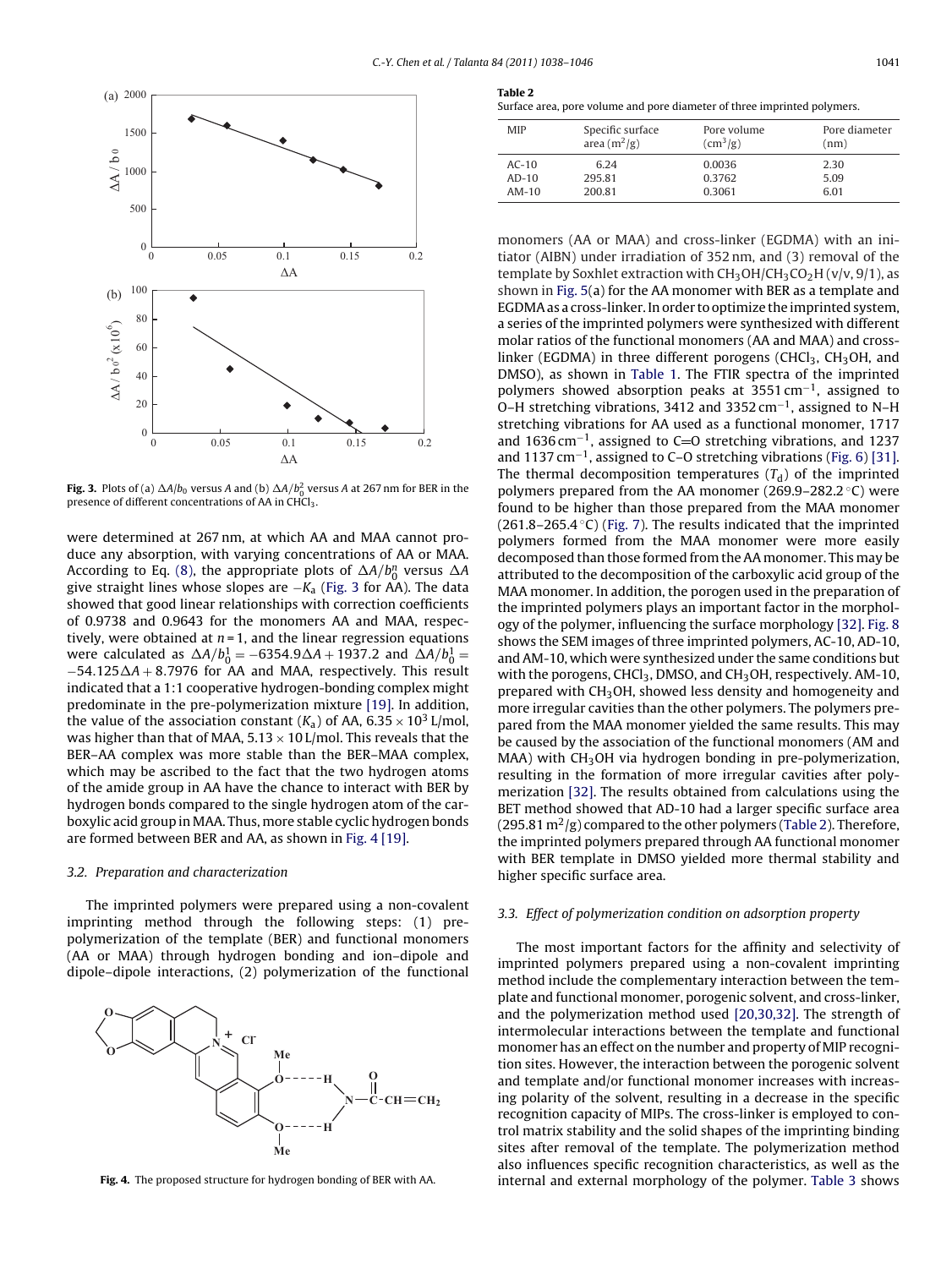<span id="page-4-0"></span>

**Fig. 5.** Schematic representation for (a) preparation of the imprinted polymers of BER as a template and (b) adsorption of the template (BER).

the adsorption capacities of BER on the imprinted  $(Q_{MIP})$  and nonimprinted polymers ( $Q_{BP}$ ) at 0.05 mM concentration of BER in CHCl<sub>3</sub> solution and 30°C for 12h. The adsorption process may involve hydrogen-bonding and ion–dipole and dipole–dipole interactions between the berbinium cation, methoxy and methylenedioxy groups of BER and the amide, carboxylic acid, or ester groups of the imprinted polymer, which are dependent on the functional monomers and cross-linkers used (Fig. 5(b)). The results showed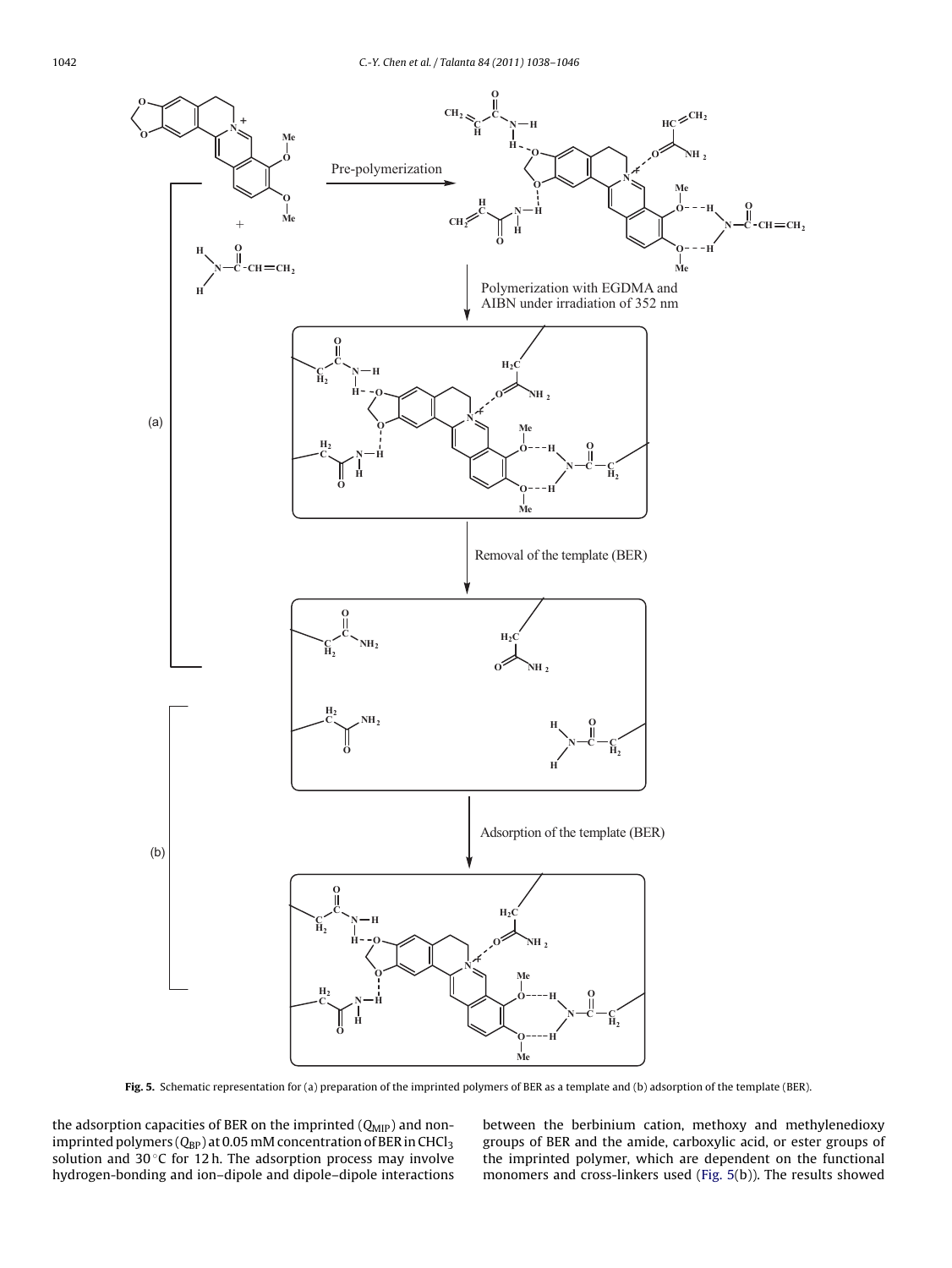<span id="page-5-0"></span>

**Fig. 6.** FTIR spectra of the imprinted polymers: (a) AC-10, (b) AD-10, (c) AM-10, (d) MC-10, (e) MD-10, and (f) MM-10.

that the ratio of adsorption capacities for  $Q_{\text{MIP}}$  and  $Q_{\text{BP}}$  of AD-10 (1.91) were much higher than those of the other imprinted polymers. In order to verify the specificity of the imprinted polymers for BER, a comparison of the adsorption capacities of BER and the related compound PAL on six imprinted polymers at 0.05 mM concentration of BER or PAL in CHCl<sub>3</sub> solution at 30  $\degree$ C was evaluated, as



**Fig. 7.** TGA curves of six imprinted polymers: (a) AC-10, (b) AD-10, (c) AM-10, (d) MC-10, (e) MD-10, and (f) MM-10.



**Fig. 8.** SEM photomicrographs of three imprinted polymers: (a) AC-10, (b) AD-10, and (c) AM-10.

**Table 3**

Adsorption capacity of BER on the imprinted polymers  $(Q<sub>MP</sub>)$  and non-imprinted polymers ( $Q_{BP}$ ) at 0.05 mM concentration of BER in CHCl<sub>3</sub> solution and 30 °C for 12 h.

| <b>MIP</b> | $Q_{\text{MIP}}$ ( $\mu$ mol/g) | $Q_{BP}$ ( $\mu$ mol/g) | $Q_{\text{MIP}}/Q_{\text{BP}}$ |
|------------|---------------------------------|-------------------------|--------------------------------|
| $AC-5$     | 4.67                            | 3.72                    | 1.26                           |
| $AC-10$    | 6.90                            | 4.31                    | 1.60                           |
| $AC-20$    | 5.35                            | 3.86                    | 1.38                           |
| $AD-5$     | 5.50                            | 4.31                    | 1.28                           |
| $AD-10$    | 12.80                           | 6.70                    | 1.91                           |
| $AD-20$    | 5.05                            | 4.31                    | 1.17                           |
| $AM-5$     | 5.30                            | 3.87                    | 1.37                           |
| $AM-10$    | 7.68                            | 4.61                    | 1.67                           |
| $AM-20$    | 5.95                            | 4.46                    | 1.33                           |
| $MC-5$     | 4.88                            | 3.57                    | 1.37                           |
| $MC-10$    | 5.86                            | 3.86                    | 1.52                           |
| $MC-20$    | 4.02                            | 3.57                    | 1.13                           |
| $MD-5$     | 6.25                            | 5.65                    | 1.11                           |
| $MD-10$    | 11.90                           | 7.14                    | 1.67                           |
| $MD-20$    | 5.95                            | 4.02                    | 1.48                           |
| $MM-5$     | 5.36                            | 3.87                    | 1.39                           |
| $MM-10$    | 6.16                            | 4.32                    | 1.43                           |
| $MM-20$    | 3.96                            | 3.04                    | 1.30                           |
|            |                                 |                         |                                |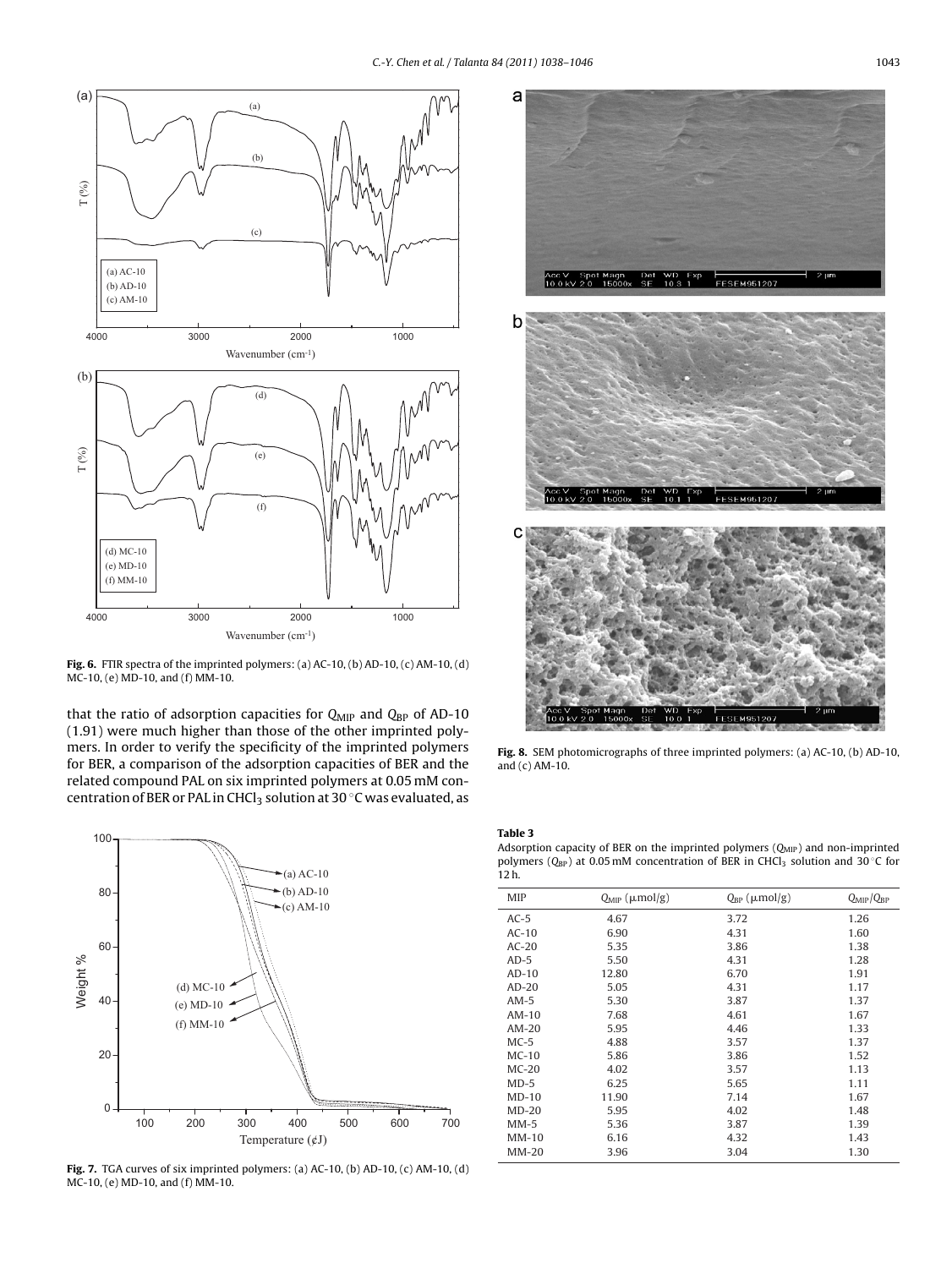#### **Table 4**

Comparison for adsorption capacities of BER and PAL on six imprinted polymers at 0.05 mM concentration of BER and PAL in CHCl<sub>3</sub> solution at 30 °C.

| <b>MIP</b> | $Q_{\text{MIP.B}}$ ( $\mu$ mol/g) | $Q_{MIP,P}$ ( $\mu$ mol/g) | $Q_{\text{MIP.B}}/Q_{\text{MIP.P}}$ |
|------------|-----------------------------------|----------------------------|-------------------------------------|
| $AC-10$    | 6.90                              | 1.96                       | 3.52                                |
| $AD-10$    | 12.80                             | 2.47                       | 5.18                                |
| $AM-10$    | 7.68                              | 2.33                       | 3.30                                |
| $MC-10$    | 5.86                              | 2.19                       | 2.68                                |
| $MD-10$    | 11.90                             | 2.32                       | 5.12                                |
| $MM-10$    | 6.16                              | 1.73                       | 3.56                                |

Note: Q<sub>MIP,B</sub> and Q<sub>MIP,P</sub> are adsorption capacities of BER and PAL, respectively.



**Fig. 9.** Adsorption kinetics of BER on the imprinted polymer (AD-10) at 0.05 mM concentration of BER in CHCl<sub>3</sub> solution.

shown in Table 4. The results indicated that the adsorption ratios of BER and PAL (Q<sub>MIP,B</sub>/Q<sub>MIP,P</sub>) on AD-10 (5.18) were larger that those of other polymers. This may be ascribed to the fact that AD-10 from the functional monomer AA and BER template, which forms a 1:1 cooperative hydrogen-bonding complex during prepolymerization, yielded numerous and precise imprinting sites, and had a larger specific surface area (295.81 m<sup>2</sup>/g), resulting in higher ratios of  $Q_{\text{MIP}}/Q_{\text{BP}}$  and  $Q_{\text{MIP,B}}/Q_{\text{MIP,P}}$ . The technique for the preparation of AD-10 yielded higher adsorption capacity and more efficient adsorption of BER.

## 3.4. Adsorption analysis and recognition mechanism

Since AD-10 had higher adsorption capacity and more efficient adsorption of BER than the other imprinted polymers, it was used as an adsorbent for kinetic and equilibrium studies for the adsorption of BER. Fig. 9 shows the dynamic curves of the adsorption of BER onto AD-10 at 0.05 mM concentration of BER in CHCl<sub>3</sub> solution at different temperatures (30 and  $40^{\circ}$ C). The adsorption capacities of BER increased with time, reaching a nearly saturated state within 240 min. The adsorption capacity of BER increased by only 6.30% with increasing temperature from 30 to 40 $\degree$ C. The higher adsorption rate observed within 180 min may have resulted from the preferential and rapid adsorption of the BER template onto the recognition sites on the surface of polymer. After the imprinted sites on the surface of the polymer were occupied, it became difficult for



**Fig. 10.** Adsorption equilibrium of BER on the imprinted polymer (AD-10) at 30 ◦C for 12 h with different equilibrium concentrations.

BER to implant into the polymer, resulting in slower adsorption [\[20\].](#page-8-0)

In order to determine the rate-controlling and mass transfer mechanisms, kinetic data were correlated to linear forms of the first-order equation (9),

$$
\ln(Q_e - Q_t) = \ln \ Q_e - k_1 t,\tag{9}
$$

and the second-order equation (10),

$$
\frac{t}{Q_t} = \frac{1}{k_2 Q_e^2} + \frac{t}{Q_e},\tag{10}
$$

where  $\mathrm{Q}_{\mathrm{e}}$  (µmol/g) and  $\mathrm{Q}_{\mathrm{f}}$  (µmol/g) are the adsorption capacities of BER at equilibrium and at a given time t, respectively; and  $k_1$  $(\text{min}^{-1})$  and  $k_2$  (g/( $\mu$ mol min)) are the first-order and the secondorder rate constants, respectively. According to Eq. (9), the plot of  $ln(Q_e - Q_t)$  versus t gives a straight line with a slope of  $-k_1$  and an intercept of  $\ln Q_e$ . From Eq. (10), the plot of  $t/Q_t$  versus t gives a straight line with a slope of 1/Q<sub>e</sub> and an intercept of 1/k<sub>2</sub>Q<sub>e</sub>.

The dynamic experimental parameters are listed in Table 5. The correlation coefficient  $(R^2)$  of the second-order adsorption model exhibited a higher value than that of the first-order model. In addition, the calculated equilibrium adsorption capacity,  $Q_{e,cal}$ , from the second-order model fitted well with the experimental data, Qe,exp. This indicated that the second-order kinetic equation fitted the dynamic experimental data better than that of the first-order kinetics equation.

The experimental equilibrium isotherms for the adsorption of BER onto AD-10 at 30 $\circ$ C for 12 h with different equilibrium concentrations are shown in Fig. 10. Four different adsorption isotherm models, namely the Langmuir, Freundlich, Dubinin–Radushkevich, and Scatchard isotherm models, were applied.

The Langmuir isotherm model, which is that most commonly used for monolayer adsorption onto a surface with a finite number of identical sites, is represented by Eq. (11) [\[33\]:](#page-8-0)

$$
\frac{C_e}{Q_e} = \frac{C_e}{Q_m} + \frac{1}{Q_m K_L} \tag{11}
$$

where C<sub>e</sub> (mM) is the equilibrium concentration of BER, Q<sub>e</sub> (µmol/g) is the adsorption capacity of BER,  $Q_{\rm m}$  ( $\mu{\rm mol/g})$  is the maximum

**Table 5**

Comparison of the first-order and second-order adsorption rate constants, experimental and calculated Q<sup>e</sup> values for adsorption of BER on the imprinted polymer (AD-10).

| $AD-10$          |                            | First-order kinetic model                             |                           | Second-order kinetic model |                                                       |                           |                  |
|------------------|----------------------------|-------------------------------------------------------|---------------------------|----------------------------|-------------------------------------------------------|---------------------------|------------------|
| $T({}^{\circ}C)$ | $Q_e$ , exp ( $\mu$ mol/g) | $k_1$ ( $\times$ 10 <sup>-2</sup> min <sup>-1</sup> ) | $Q_e$ ,cal ( $\mu$ mol/g) | $R^2$                      | $k_2$ ( $\times$ 10 <sup>-6</sup> g/( $\mu$ mol min)) | $Q_e$ ,cal ( $\mu$ mol/g) | $R^2$            |
| 30               | 9.52                       | 1.92                                                  | 39.58                     | 0.8819                     | 4.87                                                  | 11.19                     | 0.9848<br>0.9833 |
| 40               | 10.11                      | 2.14                                                  | 107.08                    | 0.9398                     | 4.22                                                  | 12.02                     |                  |

Note:  $R^2$  is the correlation coefficient.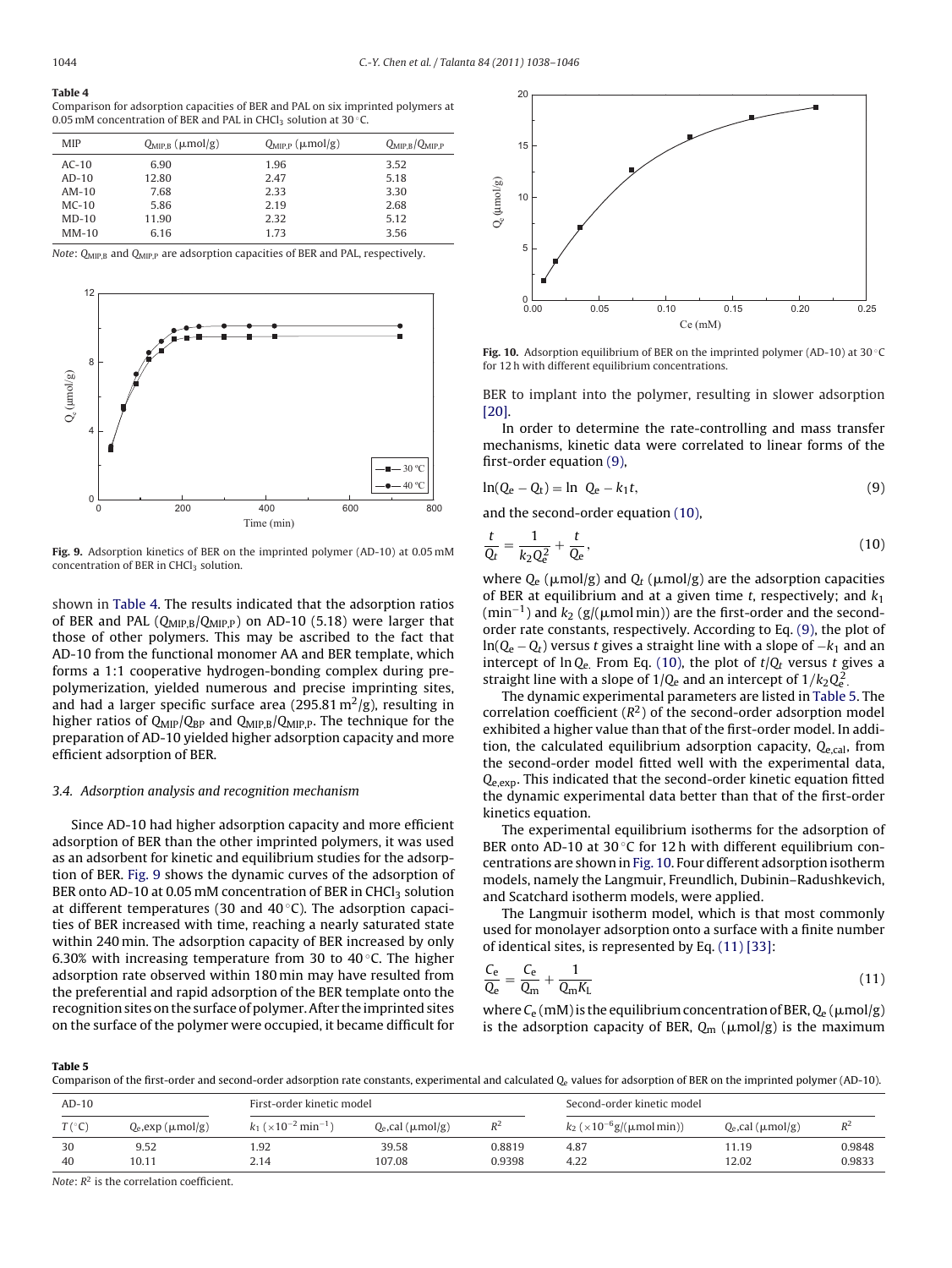adsorption capacity of BER, and  $K<sub>L</sub>$  (L/mmol) is the Langmuir adsorption equilibrium constant. Therefore, the plot of  $C_e/Q_e$ against  $C_e$  gives a straight line with a slope of  $1/Q<sub>m</sub>$  and an intercept of  $1/(Q_mK_L)$ .

The Freundlich isotherm model, the most important multilayer adsorption isotherm for heterogeneous surfaces, is described by Eq. (12) [\[34\]:](#page-8-0)

$$
\ln Q_e = b_F \ln C_e + \ln K_F \tag{12}
$$

where C<sub>e</sub> (mM) is the equilibrium concentration of BER, Q<sub>e</sub> (µmol/g) is the adsorption capacity of BER.  $K_F$  is the maximum adsorption capacity of BER ( $\mu$ mol/g), and  $b_{\rm F}$  is the adsorption intensity.  $K_{\rm F}$  and  $b_F$  can be determined from a linear plot of ln  $Q_e$  versus ln  $C_e$ .

The Dubinin–Radushkevich isotherm model, which is more generally used to distinguish between physical and chemical adsorption, is given by Eq. (13) [\[35\]:](#page-8-0)

$$
\ln Q_{\rm e} = K \varepsilon^2 + \ln Q_{\rm DR} \tag{13}
$$

where Q $_{\rm e}$  (µmol/g) is the adsorption capacity of BER, Q $_{\rm DR}$  (µmol/g) is the maximum adsorption capacity of BER,  $K (k)^2 / \text{mol}^2$ ) is the Dubinin–Radushkevich constant, and  $\varepsilon$  is the Polanyi potential, given in Eq. (14):

$$
\varepsilon = RT \ln \left( 1 + \frac{1}{C_{\rm e}} \right) \tag{14}
$$

where  $R$  is the gas constant in  $J/K$  mol,  $T$  is the temperature in kelvin, and  $C_e$  (mM) is the equilibrium concentration of BER. Thus the plot of ln  $Q_e$  against  $\varepsilon^2$  gives a straight line with a slope of K and an intercept of  $Q_{DR}$ . The Dubinin–Radushkevich constant can give valuable information regarding the mean energy of adsorption using Eq. (15):

$$
E = (-2K)^{-1/2} \tag{15}
$$

where  $E$  (kJ/mol) is the mean adsorption energy, and  $K$  is the Dubinin–Radushkevich constant.

The Scatchard isotherm model, which is commonly used to estimate the binding properties of imprinted polymers, can be expressed as Eq. (16) [\[36\]:](#page-8-0)

$$
\frac{Q_e}{C_e} = \frac{Q_{\text{max}}}{K_D} - \frac{C_e}{K_D} \tag{16}
$$

where C<sub>e</sub> (mM) is the equilibrium concentration of BER, Q<sub>e</sub> (µmol/g) is the adsorption capacity of BER,  $Q_{\rm max}$  ( $\mu{\rm mol/g})$  is the apparent maximum adsorption capacity of BER, and  $K_{\rm D}$  ( $\mu$ mmol/L) is the equilibrium dissociation constant.  $Q_{\text{max}}$  and  $K_{\text{D}}$  can be obtained from a linear plot of  $Q_e/C_e$  versus  $C_e$ .

The model parameters obtained from the four isotherm models are listed in Table 6. The Langmuir adsorption model was found to sufficiently fit the experimental data of BER on AD-10 compared to the other linear correlation coefficients  $(R^2)$ . Meanwhile, the mean adsorption energy (E) calculated from the Dubinin–Radushkevich model may involve the transfer of the free energy of one mole of the solute from infinity (in solution) to the surface of the adsorbent. The adsorption behavior can predict physical adsorption in the range of 1–8 kJ/mol and chemical adsorption at over 8 kJ/mol [\[37–39\]. T](#page-8-0)he E value (5.70 kJ/mol) of BER indicates that the adsorption followed a physisorption process. The Scatchard plot of BER on AD-10 showed a single straight line with a high correlation coefficient ( $R^2$  = 0.9792); and  $Q_{\text{max}}$  and  $K_D$  were calculated to be  $21.45$   $\mu$ mol/g and 65.80  $\mu$ mol/L, respectively. This suggests that the homogeneous recognition sites for BER are formed in the imprinted polymers [\[20\].](#page-8-0) It could be assumed that the adsorption of BER onto the imprinted polymers mainly involves physisorption via hydrogen-bonding and ion–dipole and dipole–dipole interactions between BER and the imprinted polymers.

#### **Table 6**

Langmuir, Freundlich, Dubinin–Radushkevich, and Scatchard isotherm constants for adsorption of BER on the imprinted polymer (AD-10).

| Langmuir isotherm                        |           |
|------------------------------------------|-----------|
| $Q_m$ ( $\mu$ mol/g)                     | 21.39     |
| $K_{\text{L}}$ (L/mmol)                  | 15.90     |
| $R^2$                                    | 0.9978    |
| Freundlich isotherm                      |           |
| $K_F$ ( $\mu$ mol/g)                     | 46.61     |
| $b_{\rm F}$                              | 0.5842    |
| $R^2$                                    | 0.9764    |
| Dubinin-Radushkevich isotherm            |           |
| $Q_{\text{DR}}$ ( $\mu$ mol/g)           | 22.29     |
| $K$ (k  <sup>2</sup> /mol <sup>2</sup> ) | $-0.0154$ |
| $E$ (kJ/mol)                             | 5.70      |
| $R^2$                                    | 0.9785    |
| Scatchard isotherm                       |           |
| $Q_{\text{max}}$ ( $\mu$ mol/g)          | 21.45     |
| $K_D$ ( $\mu$ mol/L)                     | 65.80     |
| $R^2$                                    | 0.9792    |

Note:  $R^2$  is the correlation coefficient.

#### 3.5. SPE specificity of the imprinted polymer

The imprinted and non-imprinted polymers (AD-10 and AD-B10) were employed as the adsorbents of the SPE column for the separation of BER and structurally similar PAL ([Fig. 1\)](#page-1-0) using HPLC analysis. Fig. 11 shows the percentages of the solutes eluted from a mixture of 0.1 mm BER and 0.1 mm PAL on SPE columns of AD-10 and AD-B10 with different eluting solutions of MeOH/CHCl $_3$  $(v/v)$ . The amounts of BER and PAL eluted from SPE column of AD-10 decreased from 17.9 to 1.0 and from 6.9 to 1.0 times, respectively, than those eluted from SPE column of AD-B10, as the ratio of MeOH/CHCl<sub>3</sub> (v/v) of eluting solutions increased from 0/1 to 1/10. The SPE column with AD-10 as the adsorbent and an eluting solution of  $1/60$  (v/v) MeOH/CHCl<sub>3</sub> showed that the adsorption of BER was 11.1 times higher than that of PAL. The two extra dimethoxy groups in PAL create a larger space volume than the methylenedioxy group in BER, and it is more difficult for PAL to embed into the cavity of the BER imprinted polymer, resulting in its easier elution. These results demonstrated that the AD-10 afforded more efficiency, and higher specificity and selectivity for the SPE of BER.

A real sample was prepared through a reflux extraction of the cortices of P. wilsonii, which were collected at the mountain (altitude of 2340 m) of Tu'uifeng, Nanto'ou Hsien, Taiwan, ROC, in methanol solvent for 5 h. [Fig. 12](#page-8-0) shows HPLC chromatographs of the methanol extract from the cortices of P. wilsonii. The methanol extract before SPE column of AD-10 appeared two peaks at 9.27



**Fig. 11.** Percentages of the solutes eluded from the mixture of 0.1 mm BER and 0.1 mm PAL on SPE columns of AD-10 and AD-B10 with different eluting solutions of MeOH/CHCl<sub>3</sub> (v/v).